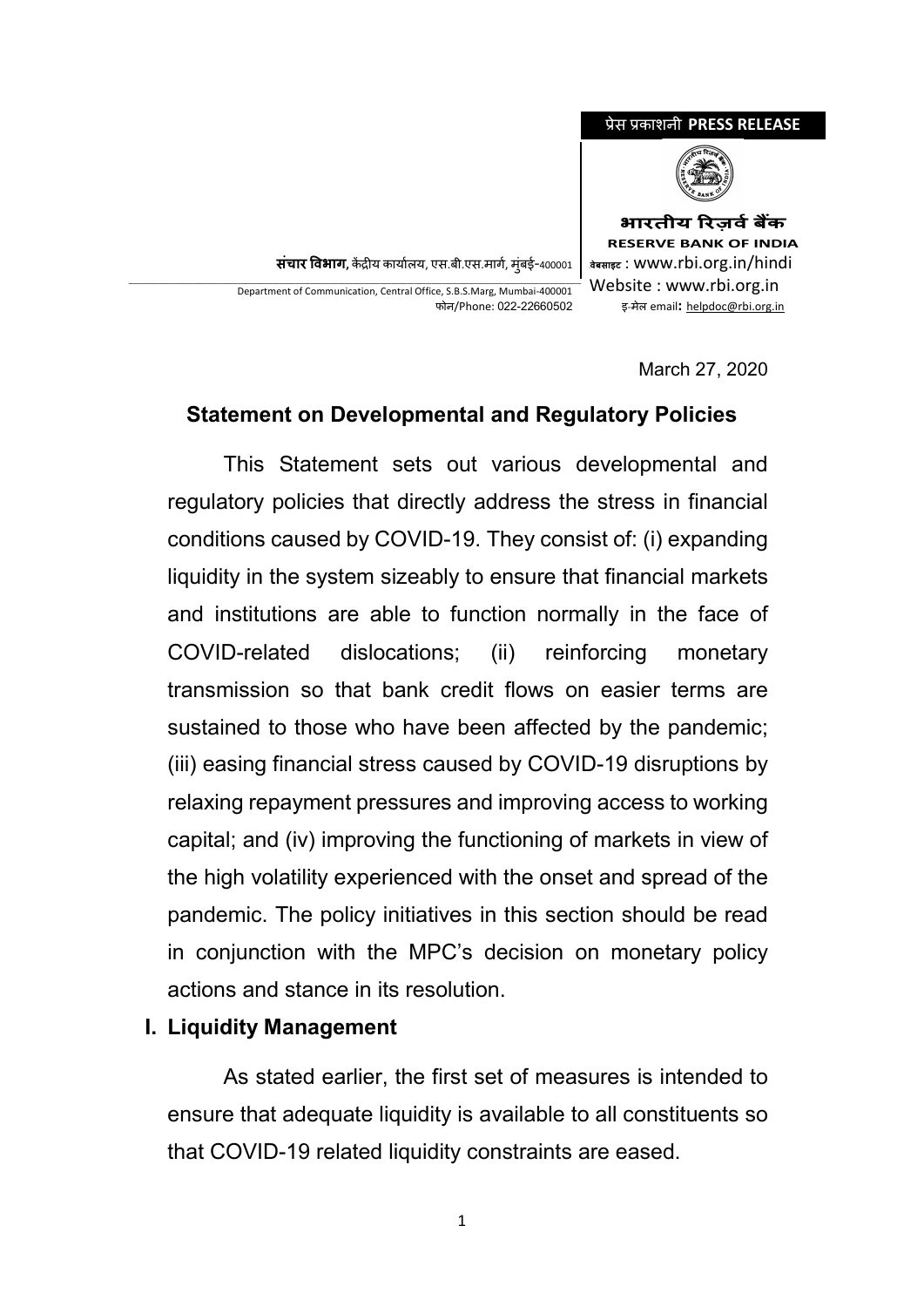#### **1. Targeted Long Term Repos Operations (TLTROs)**

The onset and rapid propagation of COVID-19 in India has ignited large sell-offs in the domestic equity, bond and forex markets. With the intensification of redemption pressures, liquidity premia on instruments such as corporate bonds, commercial paper and debentures have surged. Combined with the thinning of trading activity with the COVID outbreak, financial conditions for these instruments, which are used, *inter alia*, to access working capital in the face of the slowdown in bank credit, have also tightened. In order to mitigate their adverse effects on economic activity leading to pressures on cash flows, it has been decided that the Reserve Bank will conduct auctions of targeted term repos of up to three years tenor of appropriate sizes for a total amount of up to  $\bar{\tau}$  1,00,000 crore at a floating rate linked to the policy repo rate.

Liquidity availed under the scheme by banks has to be deployed in investment grade corporate bonds, commercial paper, and non-convertible debentures over and above the outstanding level of their investments in these bonds as on March 27, 2020. Banks shall be required to acquire up to fifty per cent of their incremental holdings of eligible instruments from primary market issuances and the remaining fifty per cent from the secondary market, including from mutual funds and non-banking finance companies. Investments made by banks under this facility will be classified as held to maturity (HTM) even in excess of 25 per cent of total investment permitted to be included in the HTM portfolio. Exposures under this facility will also not be reckoned under the large exposure framework.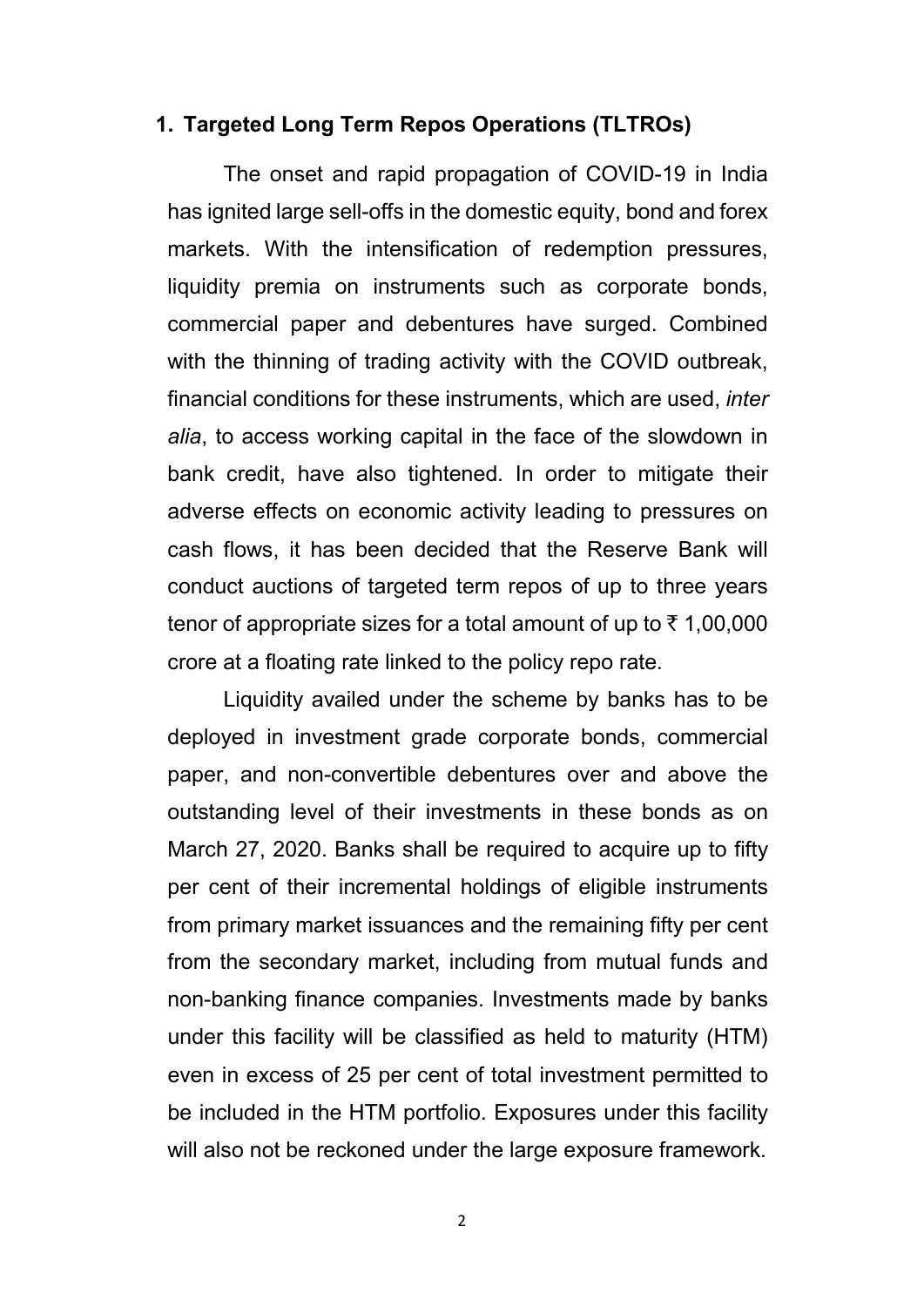The first TLTRO auction will be held today (March 27, 2020). Following a review of the outcome of this auction, the subsequent TLTRO auctions will be announced. Details about this facility are being issued separately.

# **2. Cash Reserve Ratio**

a. Liquidity in the banking system remains ample, as reflected in absorption of surpluses from the banking system under reverse repo operations of the LAF of the order of  $\bar{\tau}$  2.86 lakh crore on a daily average basis during March 1-25, 2020. It is observed, however, that the distribution of this liquidity is highly asymmetrical across the financial system, and starkly so within the banking system.

As a one-time measure to help banks tide over the disruption caused by COVID-19, it has been decided to reduce the cash reserve ratio (CRR) of all banks by 100 basis points to 3.0 per cent of net demand and time liabilities (NDTL) with effect from the reporting fortnight beginning March 28, 2020. This reduction in the CRR would release primary liquidity of about  $\bar{\tau}$  1,37,000 crore uniformly across the banking system in proportion to liabilities of constituents rather than in relation to holdings of excess SLR. This dispensation will be available for a period of one year ending on March 26, 2021.

b. Furthermore, taking cognisance of hardships faced by banks in terms of social distancing of staff and consequent strains on reporting requirements, it has been decided to reduce the requirement of minimum daily CRR balance maintenance from 90 per cent to 80 per cent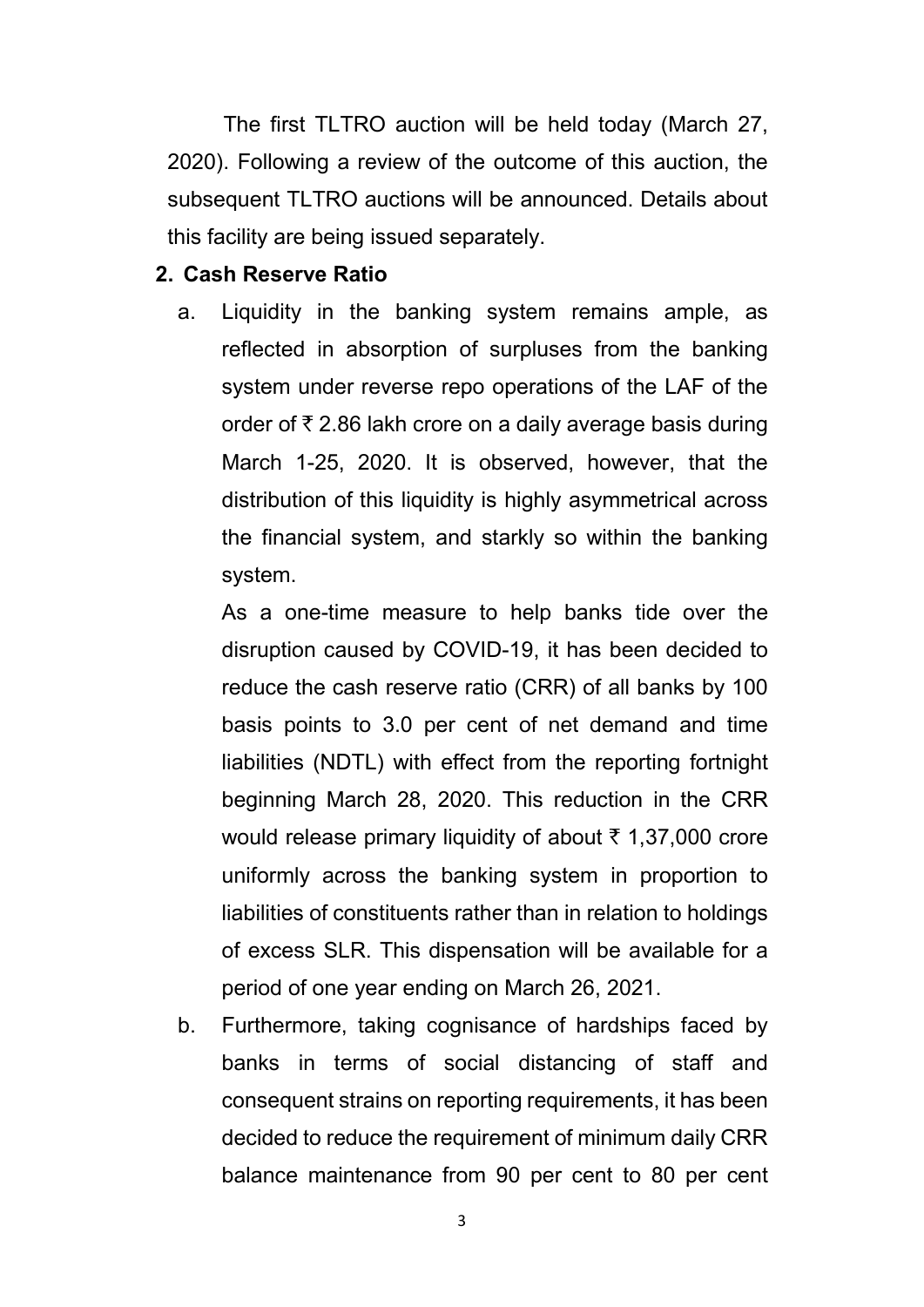effective from the first day of the reporting fortnight beginning March 28, 2020. This is a one-time dispensation available up to June 26, 2020.

## **3. Marginal Standing Facility**

Under the marginal standing facility (MSF), banks can borrow overnight at their discretion by dipping up to 2 per cent into the Statutory Liquidity Ratio (SLR). In view of the exceptionally high volatility in domestic financial markets which bring in phases of liquidity stress and to provide comfort to the banking system, it has been decided to increase the limit of 2 per cent to 3 per cent with immediate effect. This measure will be applicable up to June 30, 2020. This is intended to provide comfort to the banking system by allowing it to avail an additional  $\bar{\tau}$  1,37,000 crore of liquidity under the LAF window in times of stress at the reduced MSF rate announced in the MPC's resolution.

These three measures relating to TLTRO, CRR and MSF will inject a total liquidity of  $\bar{\tau}$  3.74 lakh crore to the system.

# **4. Widening of the Monetary Policy Rate Corridor**

In view of persistent excess liquidity, it has been decided to widen the existing policy rate corridor from 50 bps to 65 bps. Under the new corridor, the reverse repo rate under the liquidity adjustment facility (LAF) would be 40 bps lower than the policy repo rate. The marginal standing facility (MSF) rate would continue to be 25 bps above the policy repo rate.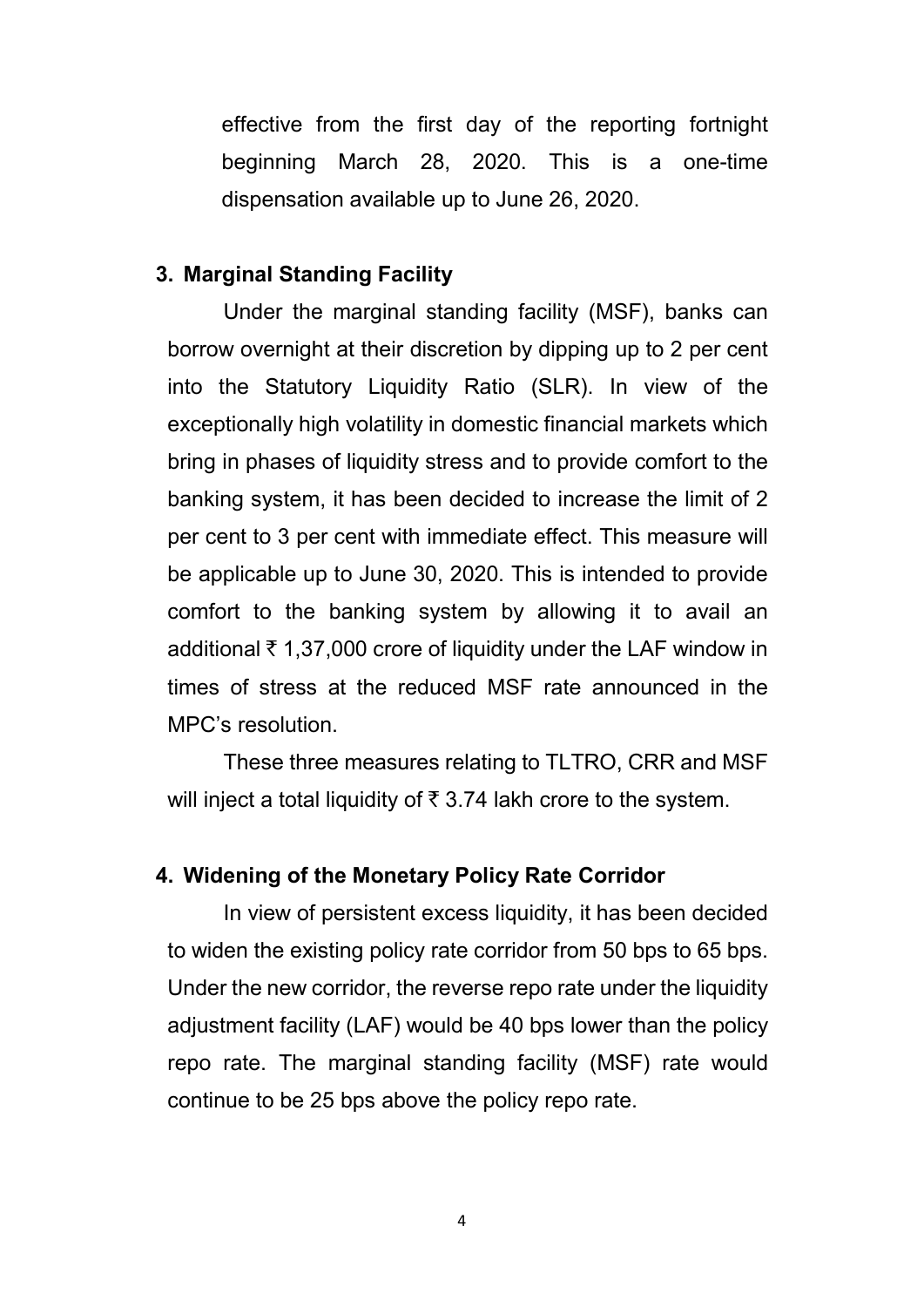#### **II. Regulation and Supervision**

Alongside liquidity measures, it is important that efforts are undertaken to mitigate the burden of debt servicing brought about by disruptions on account of the fall-out of the COVID-19 pandemic. Such efforts, in turn, will prevent the transmission of financial stress to the real economy, and will ensure the continuity of viable businesses and provide relief to borrowers in these extraordinarily troubled times.

### **5. Moratorium on Term Loans**

All commercial banks (including regional rural banks, small finance banks and local area banks), co-operative banks, all-India Financial Institutions, and NBFCs (including housing finance companies and micro-finance institutions) ("lending institutions") are being permitted to allow a moratorium of three months on payment of instalments in respect of all term loans outstanding as on March 1, 2020. Accordingly, the repayment schedule and all subsequent due dates, as also the tenor for such loans, may be shifted across the board by three months.

# **6. Deferment of Interest on Working Capital Facilities**

In respect of working capital facilities sanctioned in the form of cash credit/overdraft, lending institutions are being permitted to allow a deferment of three months on payment of interest in respect of all such facilities outstanding as on March 1, 2020. The accumulated interest for the period will be paid after the expiry of the deferment period.

In respect of paragraphs 5 and 6 above, the moratorium/deferment is being provided specifically to enable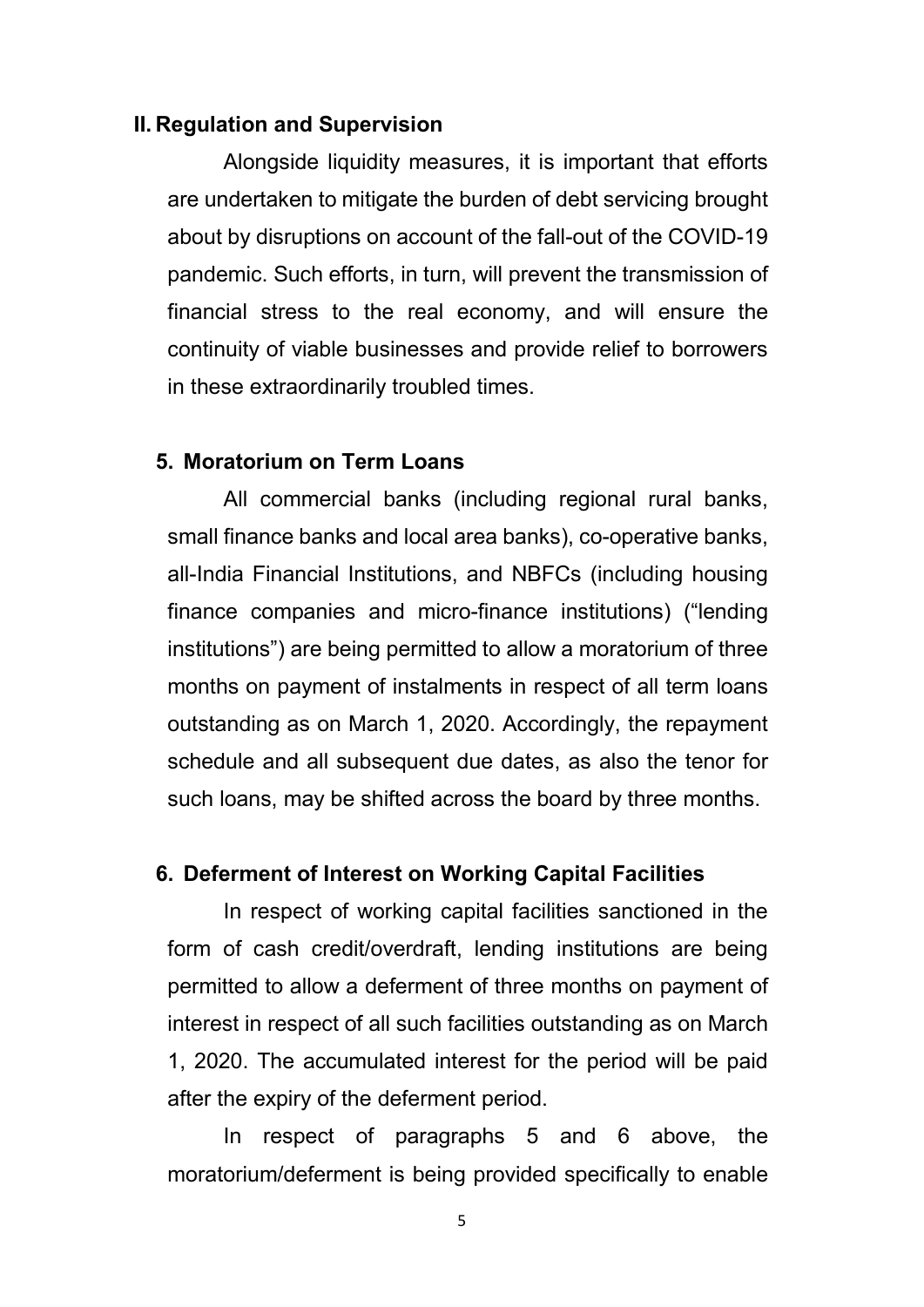the borrowers to tide over the economic fallout from COVID-19. Hence, the same will not be treated as change in terms and conditions of loan agreements due to financial difficulty of the borrowers and, consequently, will not result in asset classification downgrade. The lending institutions may accordingly put in place a Board approved policy in this regard.

# **7. Easing of Working Capital Financing**

In respect of working capital facilities sanctioned in the form of cash credit/overdraft, lending institutions may recalculate drawing power by reducing margins and/or by reassessing the working capital cycle for the borrowers. Such changes in credit terms permitted to the borrowers to specifically tide over the economic fallout from COVID-19 will not be treated as concessions granted due to financial difficulties of the borrower, and consequently, will not result in asset classification downgrade.

In respect of paragraphs 5, 6 and 7, the rescheduling of payments will not qualify as a default for the purposes of supervisory reporting and reporting to credit information companies (CICs) by the lending institutions. CICs shall ensure that the actions taken by lending institutions pursuant to the above announcements do not adversely impact the credit history of the beneficiaries.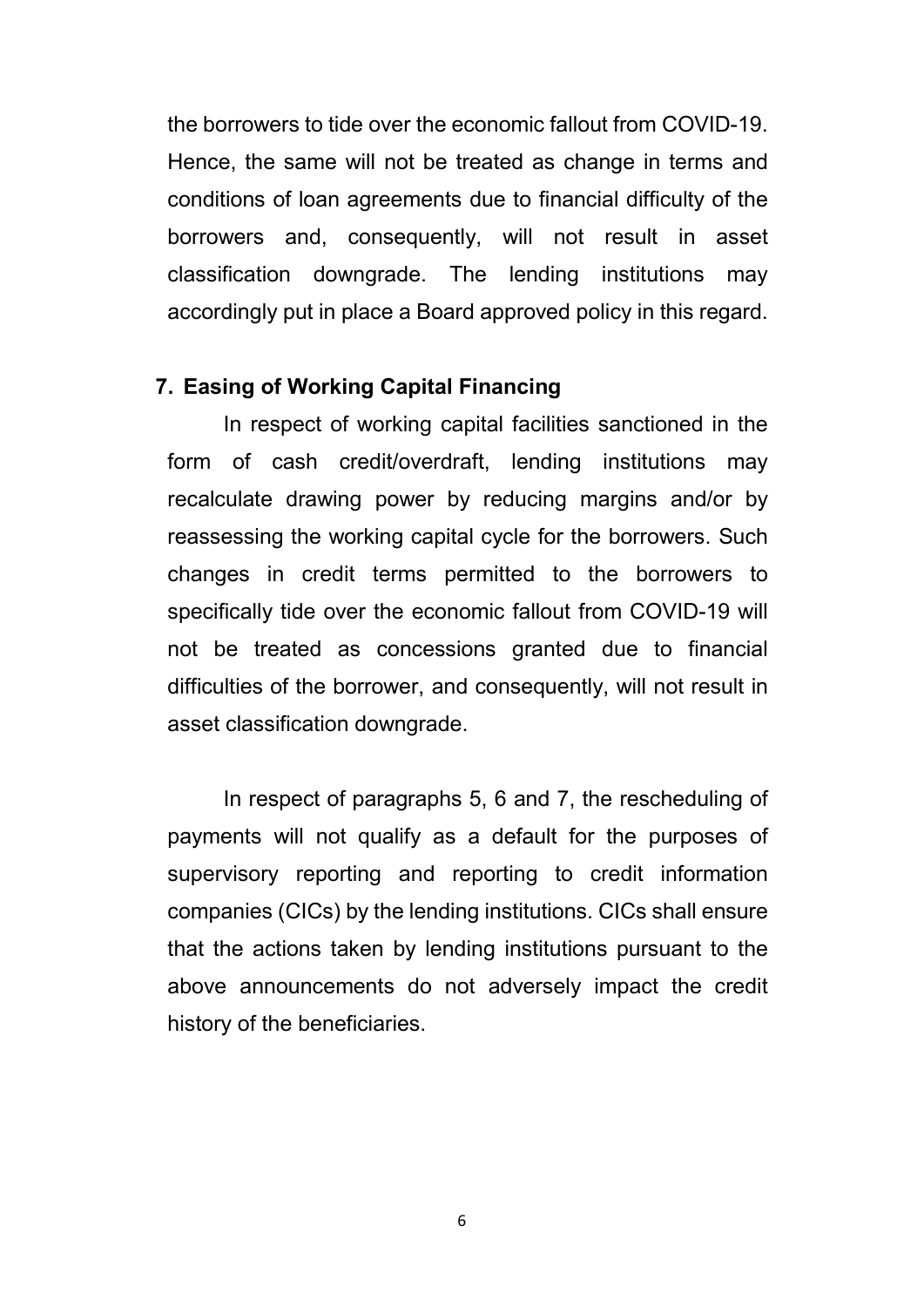# **8. Deferment of Implementation of Net Stable Funding Ratio (NSFR)**

As part of reforms undertaken in the years following the global financial crisis, the Basel Committee on Banking Supervision (BCBS) had introduced the Net Stable Funding Ratio (NSFR) which reduces funding risk by requiring banks to fund their activities with sufficiently stable sources of funding over a time horizon of a year in order to mitigate the risk of future funding stress. As per the prescribed timeline, banks in India were required to maintain NSFR of 100 per cent from April 1, 2020. It has now been decided to defer the implementation of NSFR by six months from April 1, 2020 to October 1, 2020.

#### **9. Deferment of Last Tranche of Capital Conservation Buffer**

The capital conservation buffer (CCB) is designed to ensure that banks build up capital buffers during normal times (*i.e.*, outside periods of stress) which can be drawn down as losses are incurred during a stressed period. As per Basel standards, the CCB was to be implemented in tranches of 0.625 per cent and the transition to full CCB of 2.5 per cent was set to be completed by March 31, 2019. It was subsequently decided to defer the implementation of the last tranche of 0.625 per cent of the CCB from March 31, 2019 to March 31, 2020. Considering the potential stress on account of COVID-19, it has been decided to further defer the implementation of the last tranche of 0.625 per cent of the CCB from March 31, 2020 to September 30, 2020. Consequently, the pre-specified trigger for loss absorption through conversion/write-down of Additional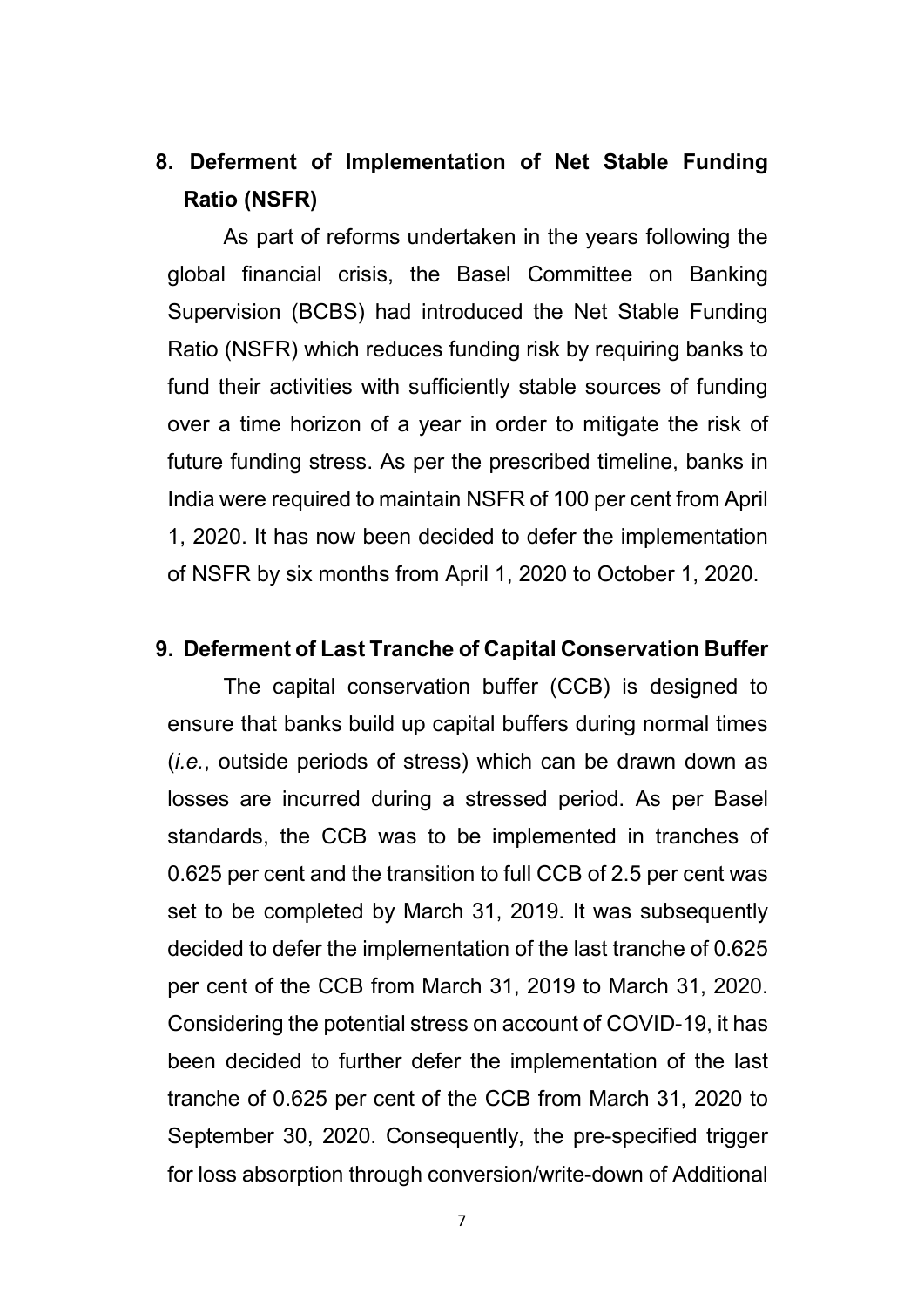Tier 1 instruments (PNCPS and PDI) shall remain at 5.5 per cent of risk-weighted assets (RWAs) and will rise to 6.125 per cent of RWAs on September 30, 2020.

#### **III. Financial Markets**

The decision in respect of financial markets is essentially of a developmental nature, intended to improve depth and price discovery in the forex market segments by reducing arbitrage between onshore and offshore markets. This measure assumes greater importance in the context of the increased volatility of the rupee caused by the impact of COVID-19 on currency markets.

# **10. Permitting Banks to Deal in Offshore Non-Deliverable Rupee Derivative Markets (Offshore NDF Rupee Market)**

The offshore Indian Rupee (INR) derivative market - the Non-Deliverable Forward (NDF) market - has been growing rapidly in recent times. At present, Indian banks are not permitted to participate in this market, although the benefits of their participation in the NDF market have been widely recognised. All aspects of the issue have been examined in detail and a consensus has emerged in RBI that the time is apposite to remove segmentation between the onshore and offshore markets and improve efficiency of price discovery. Accordingly, it has been decided, in consultation with the Government, to permit banks in India which operate International Financial Services Centre (IFSC) Banking Units (IBUs) to participate in the NDF market with effect from June 1, 2020. Banks may participate through their branches in